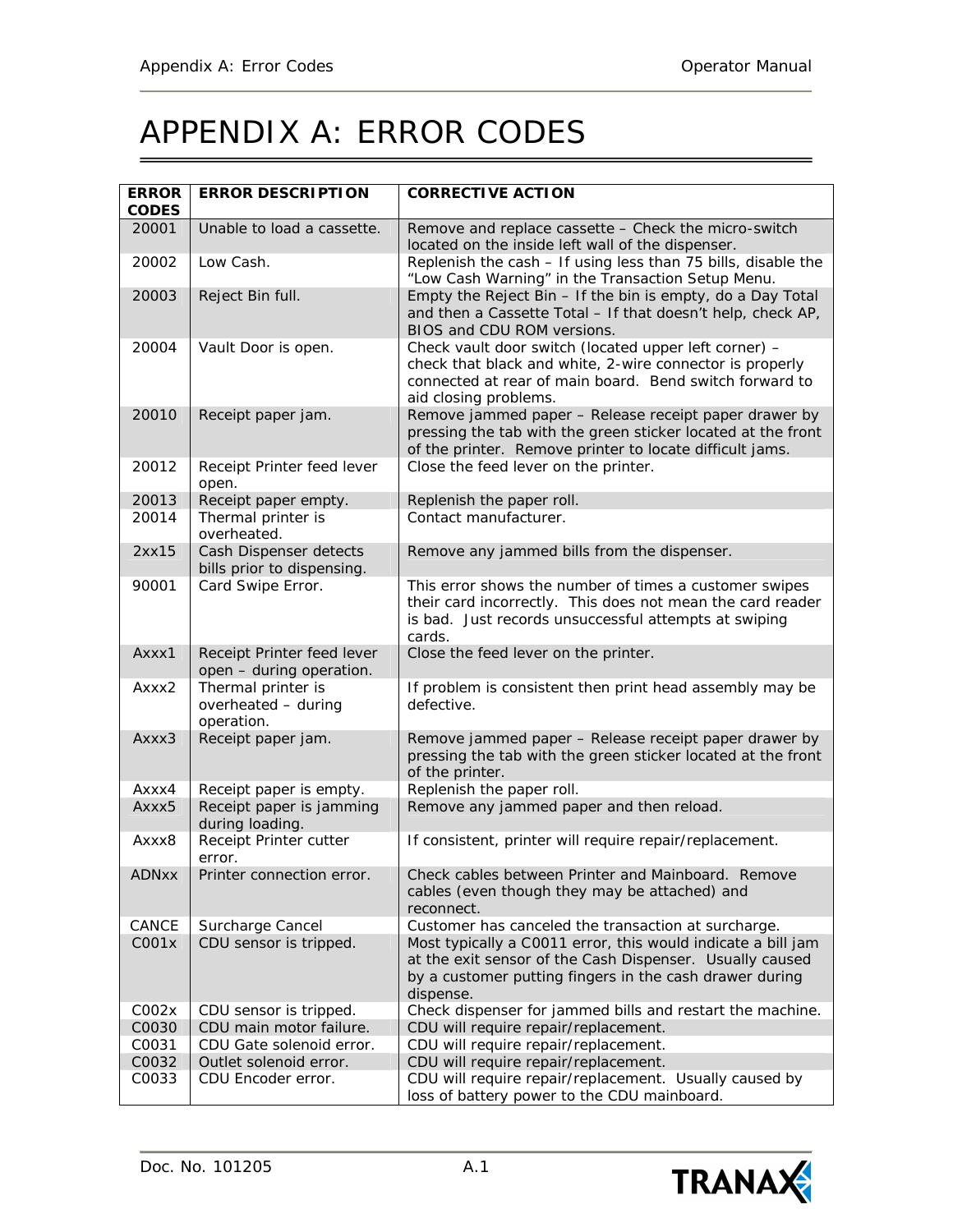| <b>ERROR</b><br><b>CODES</b> | <b>ERROR DESCRIPTION</b>                                  | <b>CORRECTIVE ACTION</b>                                                                                                                                                                             |
|------------------------------|-----------------------------------------------------------|------------------------------------------------------------------------------------------------------------------------------------------------------------------------------------------------------|
| C0034                        | Double Note detect<br>module failure.                     | CDU will require repair/replacement.                                                                                                                                                                 |
| C0035                        | Double Note detect<br>module failure.                     | CDU will require repair/replacement.                                                                                                                                                                 |
| C0036                        | Detected notes in path<br>before initializing.            | Clear for notes in the Cash Dispenser.                                                                                                                                                               |
| C0039                        | Gate sensor open during<br>initializing.                  | CDU will require repair/replacement.                                                                                                                                                                 |
| C003B                        | Notes detected during<br>installation.                    | Check for notes in the Cash Dispenser. If nothing is found<br>and problem persists, repair is necessary.                                                                                             |
| C0040                        | Cassette removed during<br>dispense.                      | Reset the cassette. Check position of micro switch on<br>right rear wall of cassette bay in the dispenser. Check the<br>condition of the white plastic cassette retaining clips in the<br>dispenser. |
| C0041                        | Tried to dispense notes<br>more than 5 times.             | Check the condition of the cash in the cassette. Verify<br>that the cash is of good quality. Check that the<br>denomination in Transaction Setup matches the actual<br>denomination loaded.          |
| C0042                        | Note jam.                                                 | Check for notes in the Cash Dispenser.                                                                                                                                                               |
| C0043                        | More than 10 notes<br>rejected during one<br>transaction. | Verify the quality of the cash. Straighten and shuffle cash<br>in the cassette.                                                                                                                      |
| C0044                        | More than 5 notes rejected<br>consecutively.              | Verify the quality of the cash. Straighten and shuffle cash<br>in the cassette.                                                                                                                      |
| C0046                        | CDU hardware failure.                                     | CDU will require repair/replacement.                                                                                                                                                                 |
| C0047                        | Feed error.                                               | Check the notes in the cassette. Feed error occurred<br>where the cash leaves the cassette. Verify that the<br>cassette has cash in it.                                                              |
| C0048                        | Incorrect bill count.                                     | Verify cash count under settlement.                                                                                                                                                                  |
| C004A                        | Jammed notes.                                             | Check for notes in the Cash Dispenser.                                                                                                                                                               |
| C004B                        | Long note detected 3<br>times consecutively.              | Verify the quality of the cash. Straighten and shuffle cash<br>in the cassette.                                                                                                                      |
| C004C                        | Miscount of notes between<br>sensors.                     | Verify operation of exit gate. Check the number of<br>dispensed notes.                                                                                                                               |
| C004D                        | Cash cassette not properly<br>set.                        | Reset the cassette; check position of microswitch on right<br>rear wall of cassette bay in the dispenser. Check the<br>condition of the white plastic cassette retaining clips in the<br>dispenser.  |
| COO4E                        | Miscount of notes between<br>sensors.                     | Test CDU using diagnostics. Verify amount of dispensed<br>notes versus requested notes.                                                                                                              |
| COO4F                        | Miscount of notes between<br>sensors.                     | Test CDU using diagnostics. Verify amount of dispensed<br>notes versus requested notes.                                                                                                              |
| C0050                        | Power failed during<br>dispense.                          | Remove any notes from path. Verify amount of dispensed<br>notes.                                                                                                                                     |
| C0051                        | Over 150 notes requested.                                 | Possibly due to too many rejects. May require repair is<br>consistent.                                                                                                                               |
| C0052                        | Detected notes in path<br>after dispense.                 | Remove any notes from path. Verify amount of dispensed<br>notes.                                                                                                                                     |
| C0053                        | CDU double detect module<br>failure.                      | CDU will require repair/replacement.                                                                                                                                                                 |
| C0055                        | Detected long notes at<br>outlet sensor.                  | Check quality of cash. Verify that denomination matches<br>actual loaded cash.                                                                                                                       |
| C0056                        | Exit gate sensor failure.                                 | CDU will require repair/replacement.                                                                                                                                                                 |
| C006x                        | Sensor failure.                                           | Check sensors for debris. Contact manufacturer.                                                                                                                                                      |
| C007x                        | Sensor failure.                                           | Check sensors for debris. Contact manufacturer.                                                                                                                                                      |

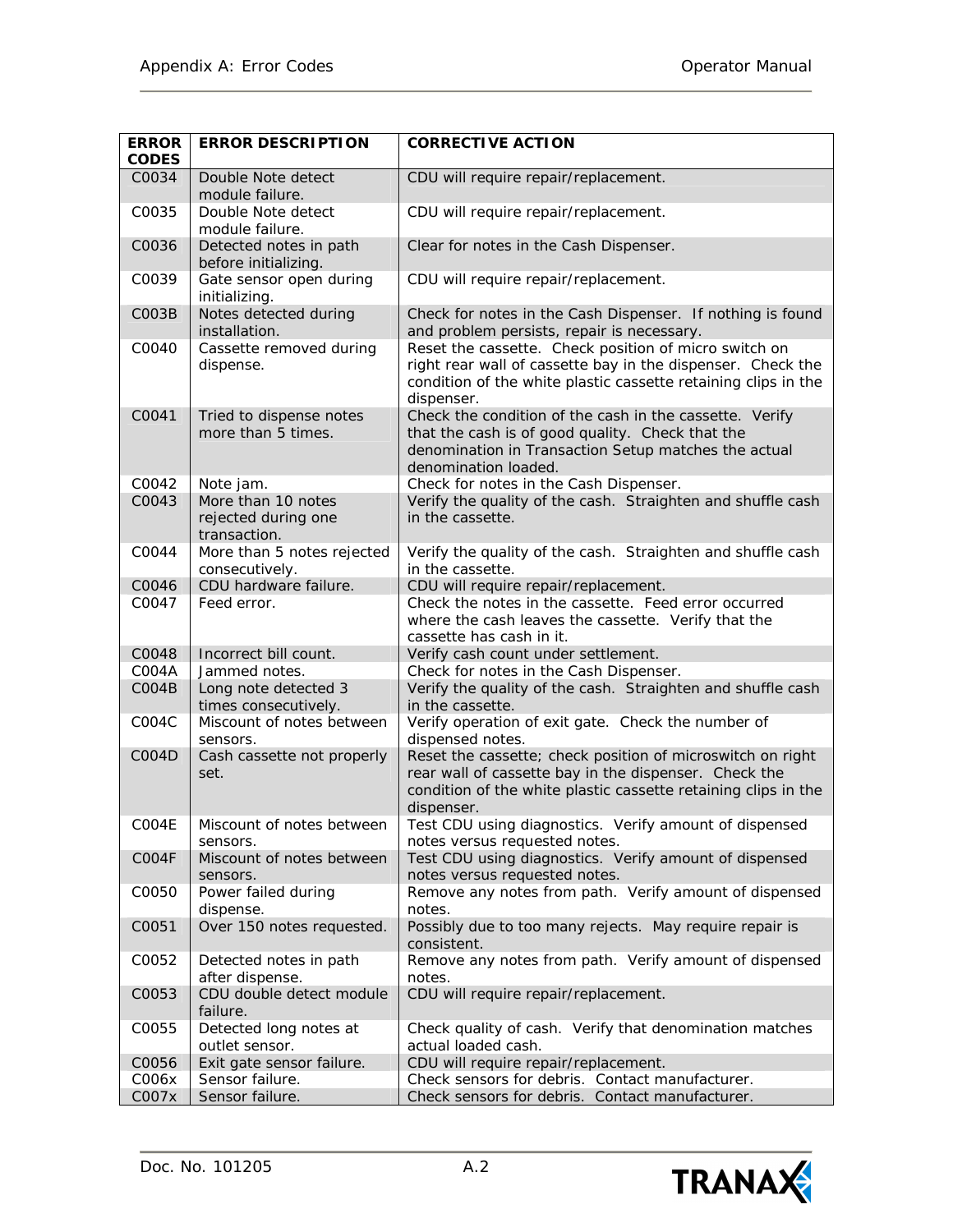| <b>ERROR</b><br><b>CODES</b> | <b>ERROR DESCRIPTION</b>                                      | <b>CORRECTIVE ACTION</b>                                                                                                                                                                             |
|------------------------------|---------------------------------------------------------------|------------------------------------------------------------------------------------------------------------------------------------------------------------------------------------------------------|
| C0082                        | Shutter failure.                                              | CDU will require repair/replacement.                                                                                                                                                                 |
| C0083                        | Stacker sensor failure.                                       | CDU will require repair/replacement.                                                                                                                                                                 |
| C0084                        | Shutter close error.                                          | CDU will require repair/replacement.                                                                                                                                                                 |
| <b>CDNxx</b>                 | CDU connection failure.                                       | Check cables between CDU and Mainboard. Remove<br>cables (even though they may be attached) and<br>reconnect. This error is of concern only if it is repeated.<br>Outside interference may cause it. |
| D0001                        |                                                               | This error is reported from the host. Check that                                                                                                                                                     |
|                              | Modem initializing failure.                                   | programming is correct for this processor. Not likely a<br>defective modem.                                                                                                                          |
| D0002                        | Reversal transaction failed.                                  | Check transaction with the processor. Verify CDU<br>functionality with diagnostics. Verify phone connection.                                                                                         |
| D0012                        | Invalid transaction.                                          | Code reported from host processor.                                                                                                                                                                   |
| D0013                        | Invalid Amount.                                               | Code reported from host processor.                                                                                                                                                                   |
| D0014                        | Invalid Card Number.                                          | Code reported from host processor.                                                                                                                                                                   |
| D0020                        | Surcharge screen should<br>have been displayed.               | Code reported from host processor.                                                                                                                                                                   |
| D0024                        | Exceeds issuer withdrawal<br>limit.                           | Code reported from host processor.                                                                                                                                                                   |
| D0039                        | No credit account.                                            | Code reported from host processor.                                                                                                                                                                   |
| D0051                        | Insufficient funds.                                           | Code reported from host processor.                                                                                                                                                                   |
| D0052                        | No checking account.                                          | Code reported from host processor.                                                                                                                                                                   |
| D0053                        | No savings account.                                           | Code reported from host processor.                                                                                                                                                                   |
| D0054                        | Expired Card.                                                 | Code reported from host processor.                                                                                                                                                                   |
| D0055                        | Invalid PIN.                                                  | Code reported from host processor - If processing through<br>Coredata verify that Dual-Masterkey is enabled (Injected<br>Master Key only) - all other processors are disabled.                       |
| D0057                        | Transaction not permitted<br>- card                           | Code reported from host processor.                                                                                                                                                                   |
| D0058                        | Transaction not permitted<br>- Terminal                       | Code reported from host processor.                                                                                                                                                                   |
| D0061                        | Exceed withdrawal limit.                                      | Code reported from host processor.                                                                                                                                                                   |
| D0075                        | Number of PIN tries<br>exceeded.                              | Code reported from host processor.                                                                                                                                                                   |
| D0078                        | No Account.                                                   | Code reported from host processor.                                                                                                                                                                   |
| D0080                        | Invalid Date.                                                 | Code reported from host processor.                                                                                                                                                                   |
| D0083                        | Cannot verify PIN.                                            | Code reported from host processor.                                                                                                                                                                   |
| D0086                        | Cannot verify PIN.                                            | Code reported from host processor.                                                                                                                                                                   |
| D0091                        | Bank unavailable.                                             | Code reported from host processor.                                                                                                                                                                   |
| D0092<br>D0093               | System unavailable.<br>Transaction serial number<br>mismatch. | Code reported from host processor.<br>Contact host processor.                                                                                                                                        |
| D0094                        | Record format mismatch.                                       | Contact host processor.                                                                                                                                                                              |
| D0095                        | Routing ID mismatch.                                          | Verify Routing ID number - Contact host processor.                                                                                                                                                   |
| D0096                        | Terminal ID mismatch.                                         | Verify Terminal ID number - Contact host processor.                                                                                                                                                  |
| D0097                        | Response type mismatch<br>(reversal).                         | Contact host processor.                                                                                                                                                                              |
| D0098                        | Response type mismatch<br>(day-close).                        | Contact host processor.                                                                                                                                                                              |
| D0099                        | Response type mismatch<br>(Configuration).                    | Contact host processor.                                                                                                                                                                              |
| D009A                        | Response type mismatch<br>(Withdrawal, Balance,<br>Transfer). | Contact host processor.                                                                                                                                                                              |
| D009B                        | STX omitted.                                                  | Contact host processor.                                                                                                                                                                              |
| D009C                        | ETX omitted.                                                  | Contact host processor.                                                                                                                                                                              |

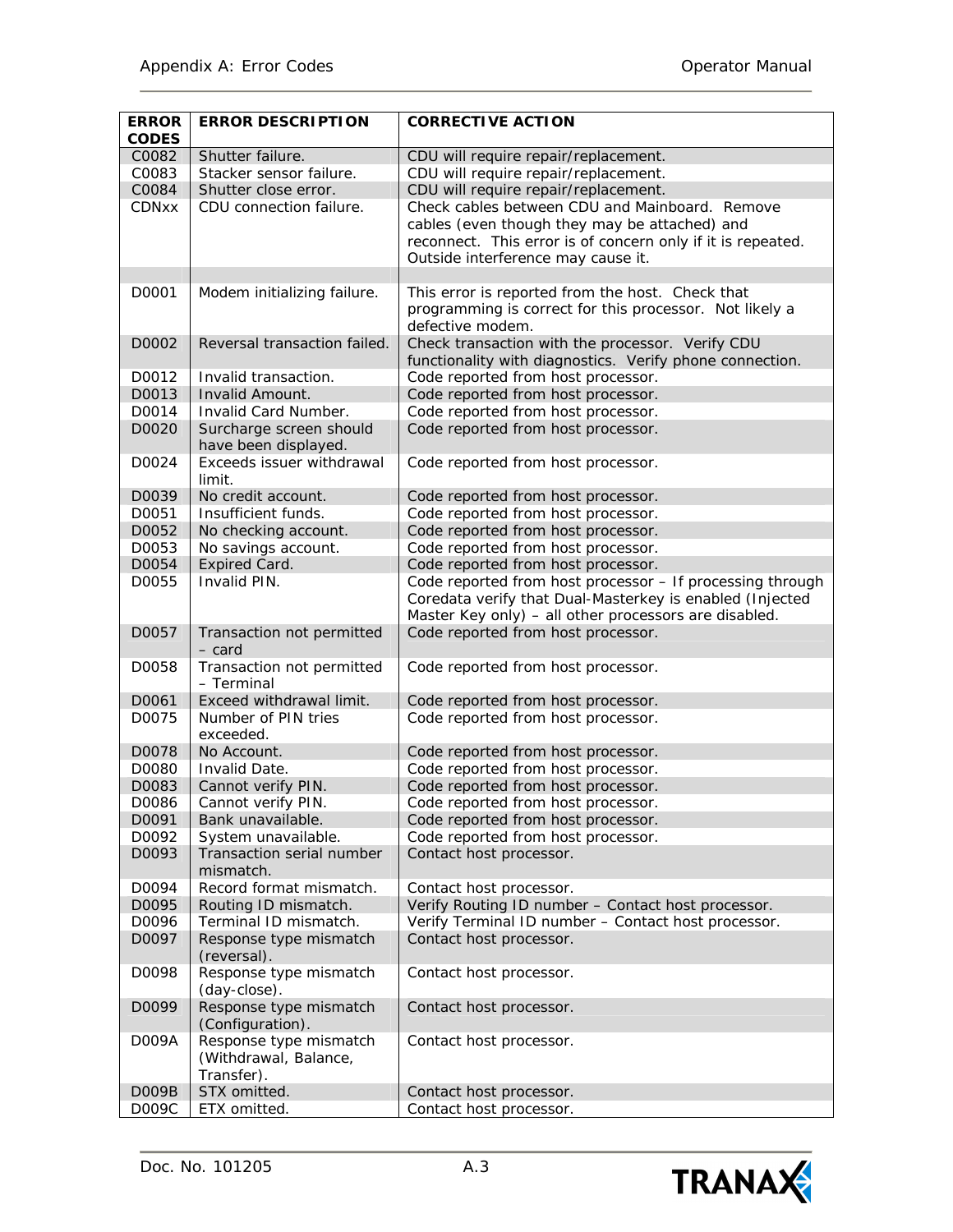| <b>ERROR</b><br><b>CODES</b> | <b>ERROR DESCRIPTION</b>                                                | <b>CORRECTIVE ACTION</b>                                                                                                                                                              |
|------------------------------|-------------------------------------------------------------------------|---------------------------------------------------------------------------------------------------------------------------------------------------------------------------------------|
| D009D                        | FS omitted (after response                                              | Verify that version of Mini-Bank Software matches host                                                                                                                                |
|                              | code).                                                                  | processor. Contact host processor.                                                                                                                                                    |
| D009E                        | FS omitted (after retrieval<br>reference number).                       | Verify that version of Mini-Bank Software matches host<br>processor. Contact host processor.                                                                                          |
| <b>DOO9F</b>                 | FS omitted (after system                                                | Verify that version of Mini-Bank Software matches host                                                                                                                                |
|                              | trace audit number).                                                    | processor. Contact host processor.                                                                                                                                                    |
| D00A0                        | FS omitted (after account                                               | Verify that version of Mini-Bank Software matches host                                                                                                                                |
|                              | balance).                                                               | processor. Contact host processor.                                                                                                                                                    |
| DOOA1                        | FS omitted (after available                                             | Verify that version of Mini-Bank Software matches host                                                                                                                                |
| DOOA2                        | balance).<br>FS omitted (after available                                | processor. Contact host processor.<br>Verify that version of Mini-Bank Software matches host                                                                                          |
|                              | balance).                                                               | processor. Contact host processor.                                                                                                                                                    |
| DOOA3                        | FS omitted (after<br>authorization response<br>text).                   | Verify that version of Mini-Bank Software matches host<br>processor. Contact host processor.                                                                                          |
| DOOA4                        | ETX is in wrong place.                                                  | Verify that version of Mini-Bank Software matches host<br>processor. Contact host processor.                                                                                          |
| <b>DOOA5</b>                 | FS omitted (after total<br>cash dispense amount in                      | Verify that version of Mini-Bank Software matches host<br>processor. Contact host processor.                                                                                          |
| DOOA6                        | day close).<br>FS omitted (after total non                              | Verify that version of Mini-Bank Software matches host                                                                                                                                |
|                              | cash dispense amount in<br>day close).                                  | processor. Contact host processor.                                                                                                                                                    |
| DOOA7                        | FS omitted (after<br>surcharge amount in day<br>close message).         | Verify that version of Mini-Bank Software matches host<br>processor. Contact host processor.                                                                                          |
| DOOA8                        | FS omitted (after                                                       | Verify that version of Mini-Bank Software matches host                                                                                                                                |
|                              | surcharge in configuration<br>message).                                 | processor. Contact host processor.                                                                                                                                                    |
| D00A9                        | ETX omitted (from<br>configuration message).                            | Contact host processor.                                                                                                                                                               |
| D0300                        | Modem is not responding.                                                | Verify modem function.                                                                                                                                                                |
| D1000                        | No Connection.                                                          | Verify modem function.                                                                                                                                                                |
| D1100                        | ENQ not received from<br>host.                                          | Contact host processor.                                                                                                                                                               |
| D1200                        | Transmission error.                                                     | Verify modem function.                                                                                                                                                                |
| D1300                        | NAK sent 3 times to host.                                               | Verify host phone number - See D170x.                                                                                                                                                 |
| D1500                        | Modem connection time<br>out - host not responding.                     | Verify host phone number - verify modem speed - See<br>D170x. If consistent, it could be a defective modem.                                                                           |
| D170x                        | Modem cannot support<br>connection - excessive line                     | Phone line connected to ATM will not support Data-<br>communication. In line filter may fix this. Excessive EMI                                                                       |
|                              | noise (usually D1704/06)                                                | emissions from outside source (neon sign, freezer).                                                                                                                                   |
| D1800                        | No dial tone.                                                           | Verify that incoming phone line is plugged into "line"<br>rather than "Phone" on mainbaord. Phone line is in use or<br>is being shared with another phone device (FAX, POS,<br>phone) |
| D <sub>1900</sub>            | No answer.                                                              | Verify host phone number - See D170x                                                                                                                                                  |
| D2000                        | Phone line busy.                                                        | Verify host phone number - call line with handset and<br>check for busy signal - See D170x                                                                                            |
| D2100                        | Modem initializing error.                                               | Check modem.                                                                                                                                                                          |
| D2200                        | EOT not received from<br>host.                                          | Contact host processor.                                                                                                                                                               |
|                              |                                                                         |                                                                                                                                                                                       |
| E000x                        | RMS port failure, response<br>time out, modem failure,<br>no dial tone. | Verify RMS settings (Host Setup) - See D170x                                                                                                                                          |